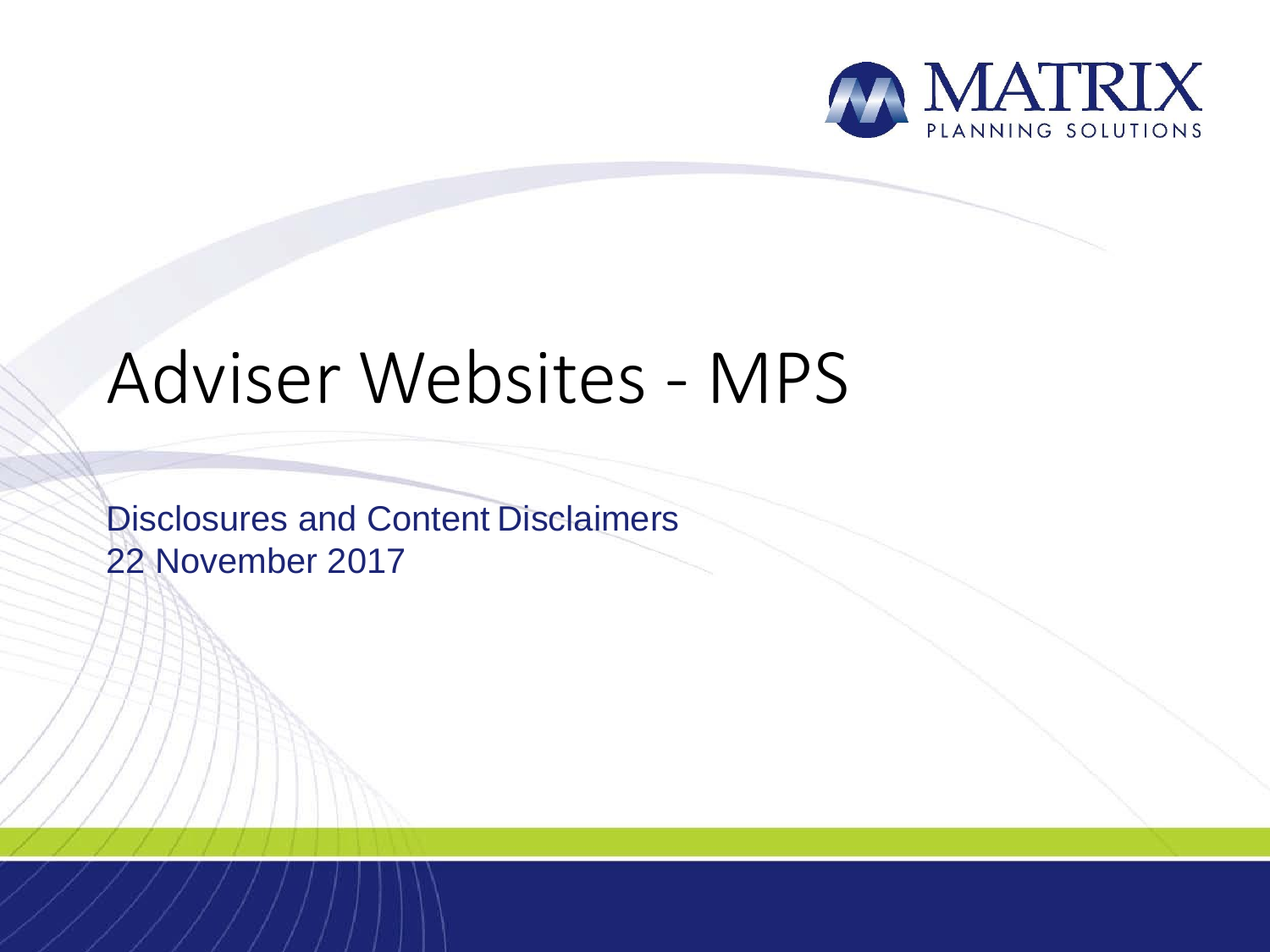# Requirements for websites



- Approved Core Disclosures must be in a prominent location on your site and is not hidden or difficult for the public to find (usually as links from the footer on the home page or all pages)..
- Anyone visiting your site must be able to readily locate the details of your Authorised Representative status.
- All sections of the Terms and Conditions (T&C) must be included and not modified in any way.
- All Adviser websites must include the following important information:
	- Adviser Core Disclosure statement (on the home page)
	- Your current FSG (with a link from the home page)
	- A link from the home page to the Licensee's Privacy Policy. The policy may be linked to a PDF document or presented on its own web page.
		- Or insert a link to the Matrix policy via the public website here
	- Terms and Conditions (T&C) (with a link from the home page)
	- Website Content disclaimer (with a link from the home page and can be with T&C)
	- Advertising and Links to other websites disclaimer on the link area
- Before you 'go live' contact the Compliance team at [compliance@matrixplan.com.au](mailto:compliance@matrixplan.com.au) for final sign off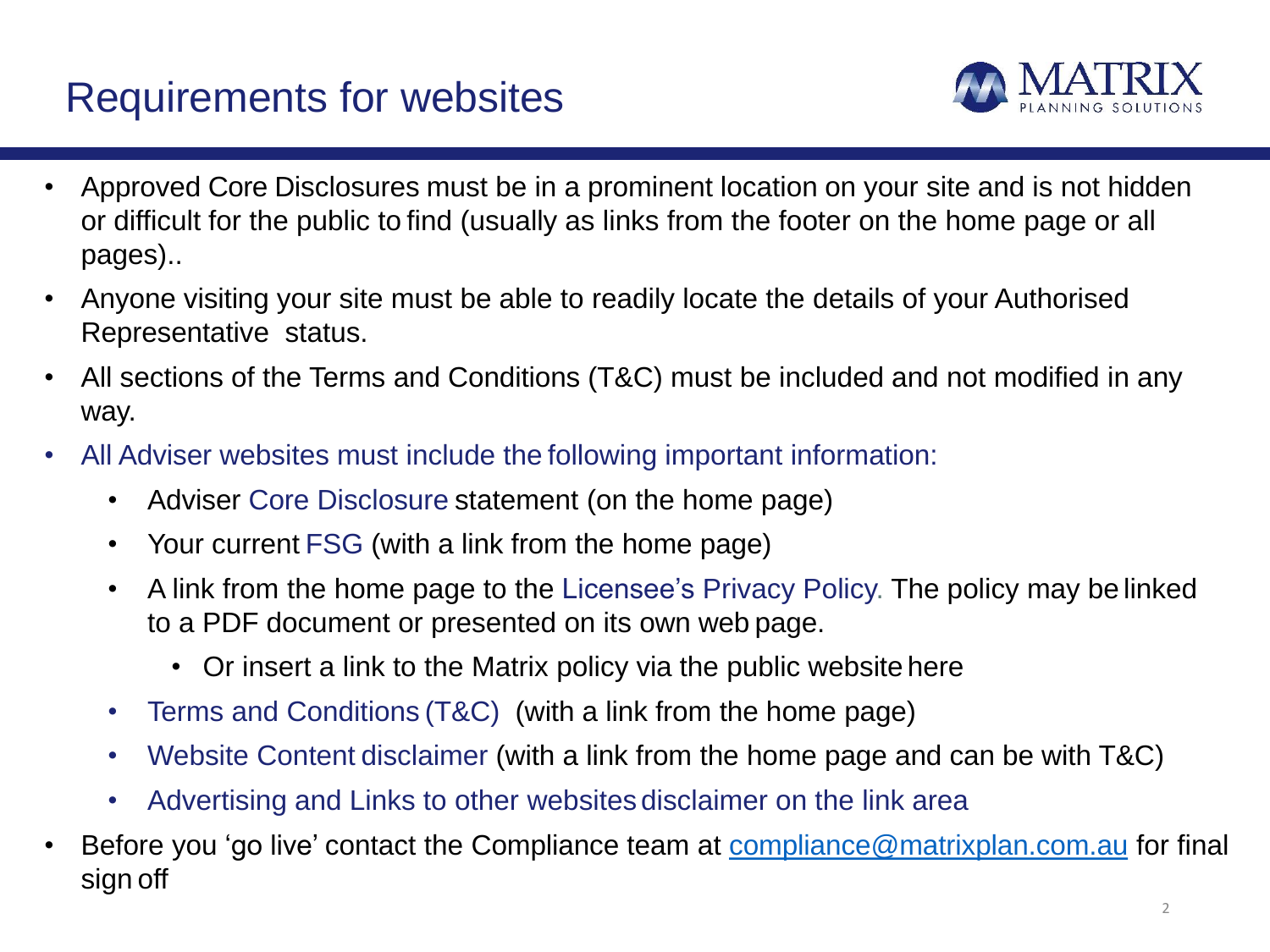

### **Individual Authorised Representative**

[Advisers name, ABN XX XXX] Authorised Representative of Matrix Planning Solutions Limited ABN 45 087 470 200, AFSL & ACL No. 238256.

### **Corporate Authorised Representative trading as**

[Advisers name], [Advisers registered or trading business name, ABN XX XXX], Corporate Authorised Representative of Matrix Planning Solutions Limited ABN 45 087 470 200, AFSL & ACL No. 238256.

#### **Corporate Authorised Representative**

[Corporate Authorised Representative Name, ABN XX XXX], Corporate Authorised Representative of Matrix Planning Solutions Limited ABN 45 087 470 200, AFSL & ACL No. 238256.

Note: Your business' ABN is compulsory on websites. It is preferred that the Corporate Authorised Representative and Authorised Representative numbers be included.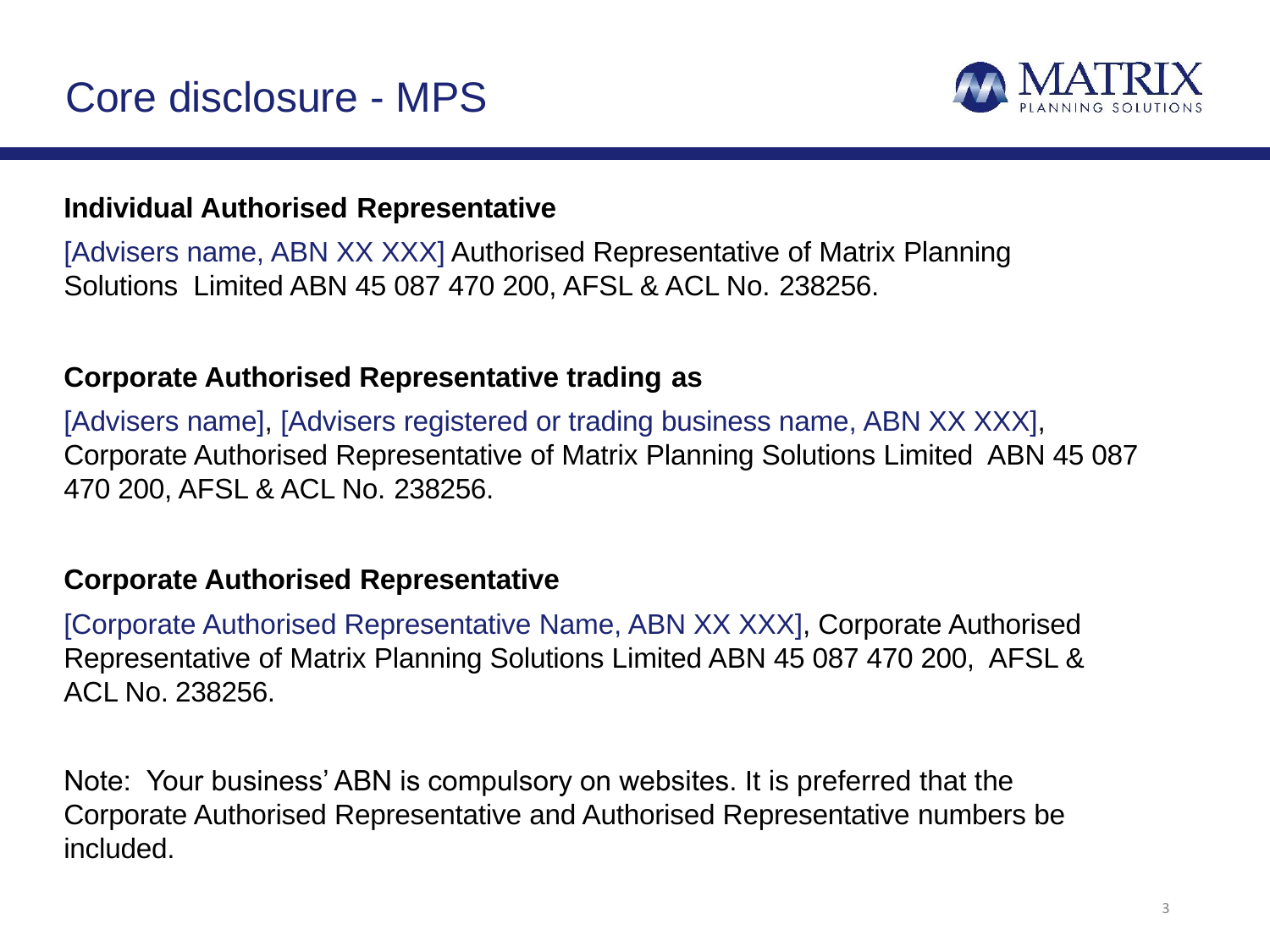

# **Privacy Policy**

We respect your privacy and are committed to ensure that any Personal Information we collect about you is handled in accordance with the provisions of the Privacy Act 1988 and the Australian Privacy Principles and any other applicable privacy related laws. Further information on how we handle your personal information is explained in our Matrix Privacy Policy which can be accessed here [insert link to Matrix Privacy Policy].

Privacy Policy Hyperlink <https://www.matrixplan.com.au/Documents/Privacy-Policy>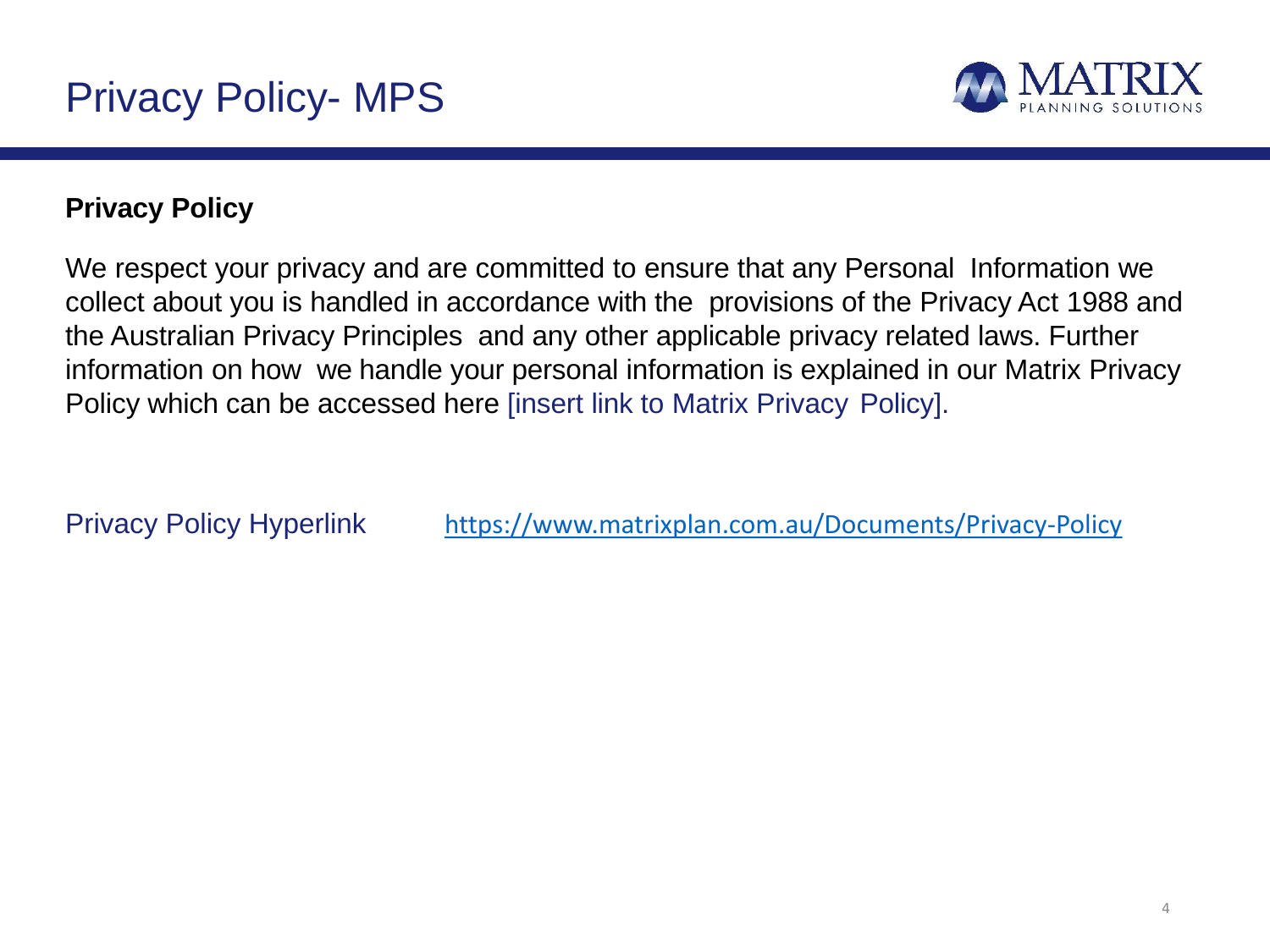

#### **Website Terms and Conditions**

The information provided on this website is intended to provide general information only andthe information has been prepared without taking into account any particular person's objectives, financial situation or needs. Before acting on such information, you should consider the appropriateness of the information having regard to your personal objectives, financial situation or needs. In particular, you should obtain professional advice before acting on the information contained on this website and review the relevant Product Disclosure Statement (PDS). Relevant PDSs can be obtained by contacting us. No representation or warranty is made as to the accuracy, completeness or reliability of any estimates, opinions, conclusions or other information contained on this website. This website may contain certain forward-looking statements. Forward-looking statements are not guarantees of future performance and involve known and unknown risks, uncertainties and other factors, many of which are beyond our control. You should not place reliance on forward-looking statements. To the maximum extent permitted by law, we and Matrix Planning Solutions Limited disclaims all liability and responsibility for any direct or indirect loss or damage which may be suffered as a result of relying on anything on this website including any forward looking statements. Past performance is not an indication of future performance.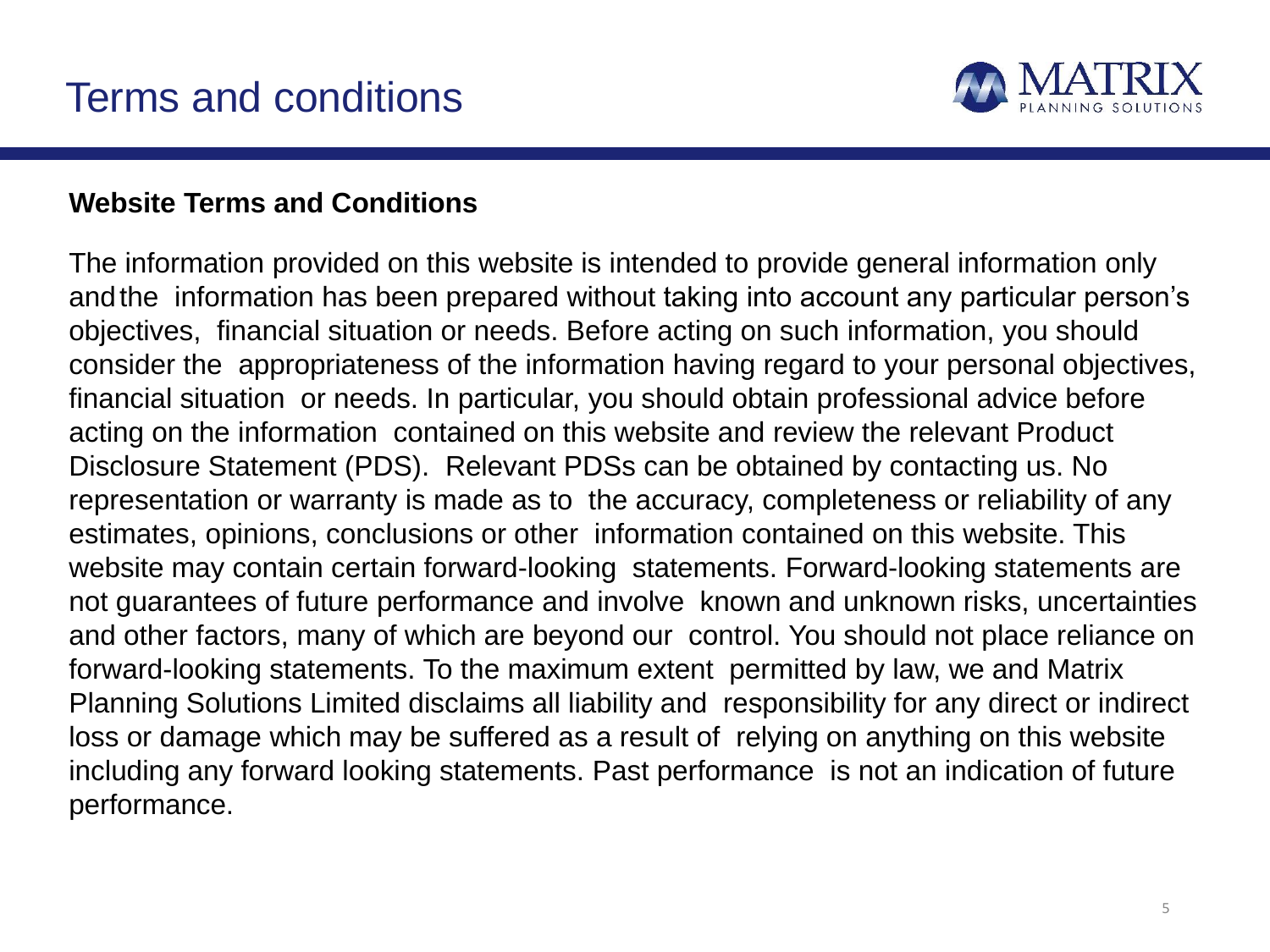

#### **Website Content**

The materials displayed on this site including without limitation all information, text, materials, graphics, software, advertisements, names, logos and trademarks (if any) on this site (Content) are protected by copyright, trademark and other intellectual property laws unless expressly indicated otherwise. You must not modify, copy, reproduce, republish, frame, upload to a third party, post, transmit or distribute this content in any way except as expressly authorised in writing by us or Matrix Planning Solutions Limited. You may view this site using your web browser and save an electronic copy, or print out a copy, of parts of this website solely for your own information, research or study, but only if you keep all content intact and in the same form as presented on this site (including without limitation all copyright, trademark and other proprietary notices and all advertisements). You must not use this site or the information on this site in any manner or for any purpose which is unlawful or in any manner which violates any of our rights or the rights of Matrix Planning SolutionsLimited.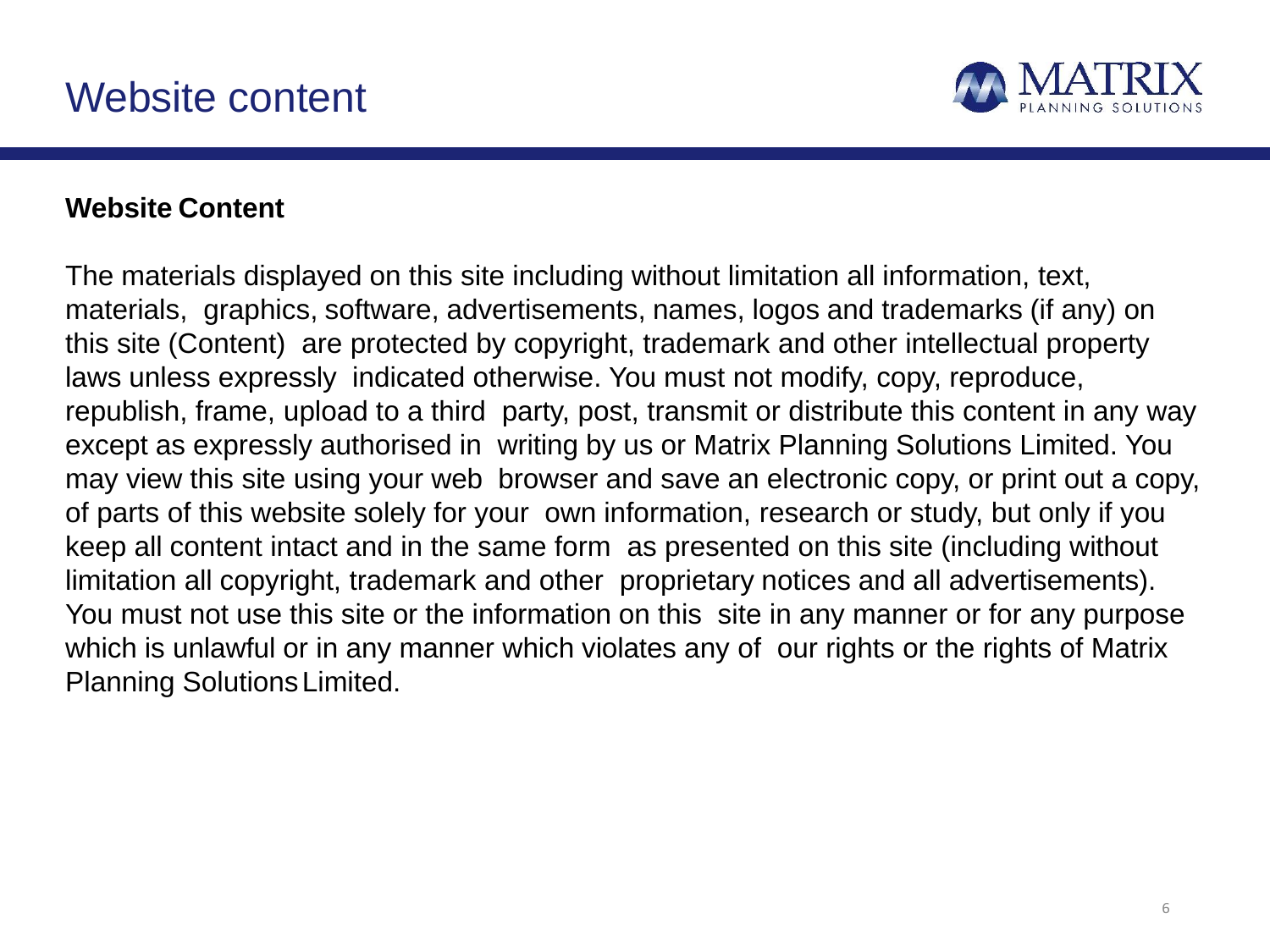

## **Advertising and Links to Other Websites**

This site contains links to third party sites. These linked websites are not under our control or the control of Matrix Planning Solutions Limited (Matrix) and neither we nor Matrix is not responsible for the content of any linked website or any hyperlink contained in a linked website. Matrix provides these hyperlinks to you as convenience only and the inclusion of any link does not imply any endorsement of the linked website by us or Matrix. A link made to any such website is entirely at your own risk.

The information on this website is provided for Australian residents only, and where indicated, may be limited to specific states and territories of Australia. The law applicable to [insert State or Territory] will apply to this website unless other states or territories are expressly provided.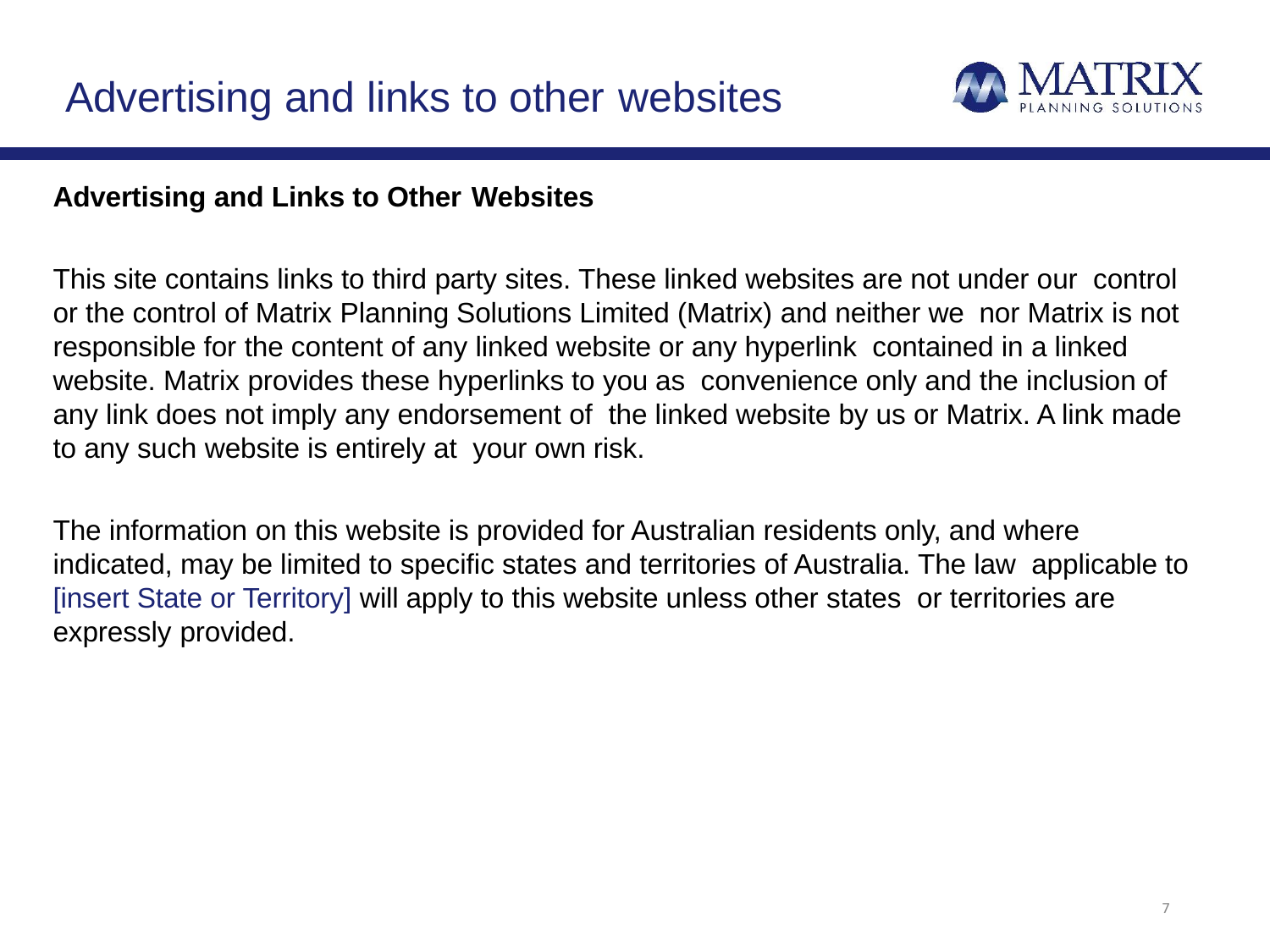

## **Where the client is only signing up for receipt of an email newsletter:**

Please note that by clicking submit you are consenting to the receipt of our newsletter via email from our firm.

**Where the client is only signing up for the newsletter and other marketing purposes. Please ensure you edit the marketing areas which you intend to use the personal details:**

Please note that by clicking submit you are consenting to the receipt of our newsletter, marketing <insert other purposes> via email/mail/phone from our firm.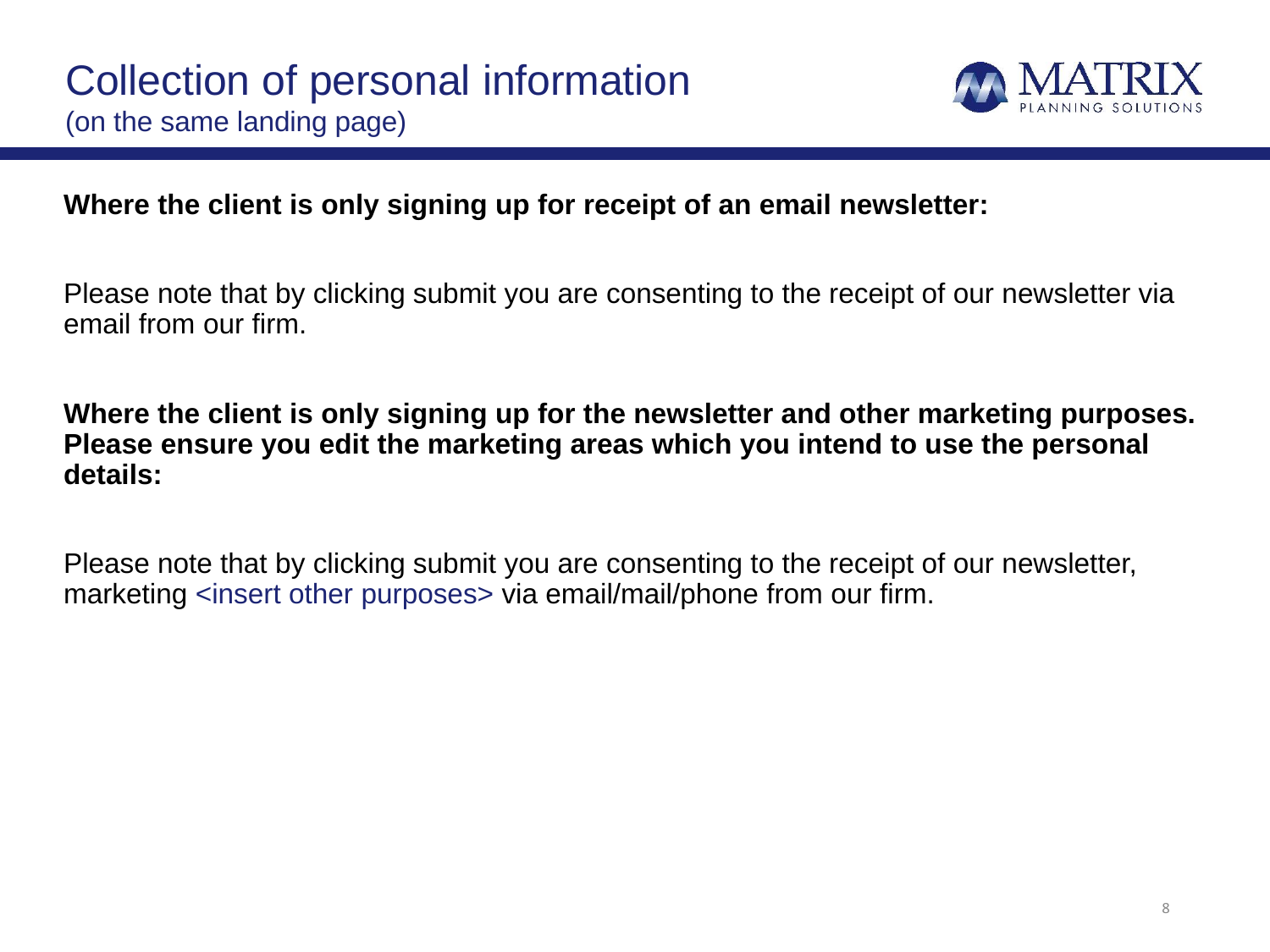

### **General advice warning:**

The information provided on this webpage is intended to provide general information only and the information has been prepared without taking into account any particular person's objectives, financial situation or needs. Before acting on such information, you should consider the appropriateness of the information having regard to your personal objectives, financial situation or needs. Please click here [insert your business website link] to find out more about the services we offer.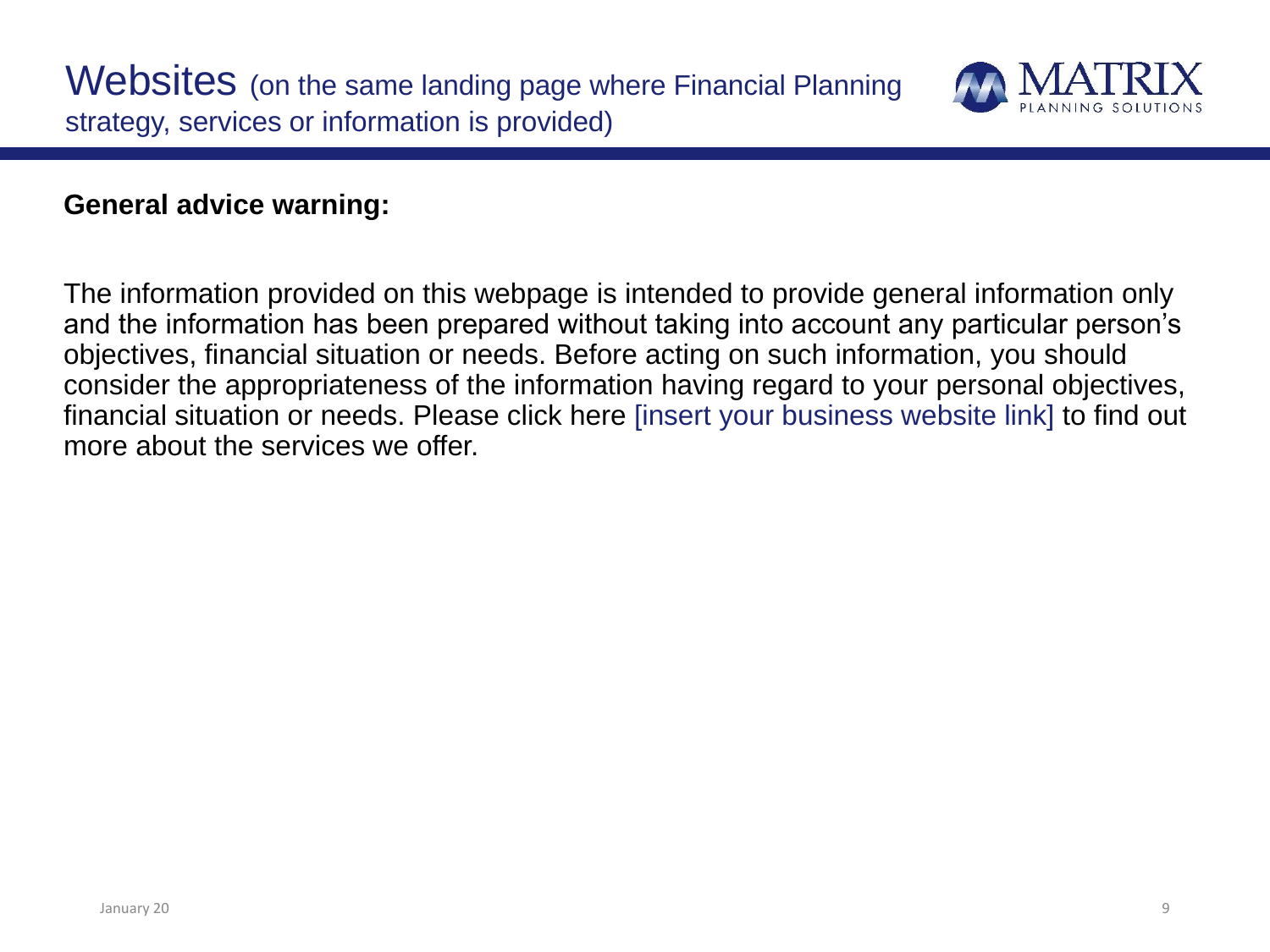

**Simplified general advice warning:**

**Where possible, you must include the simplified general advice warning where general advice is given. This could appear on the foot of a post that you make on social media**.

This is general information and does not consider your circumstances. Before acting on such information, you should consider the appropriateness of the information having regard to your personal objectives, financial situation or needs.